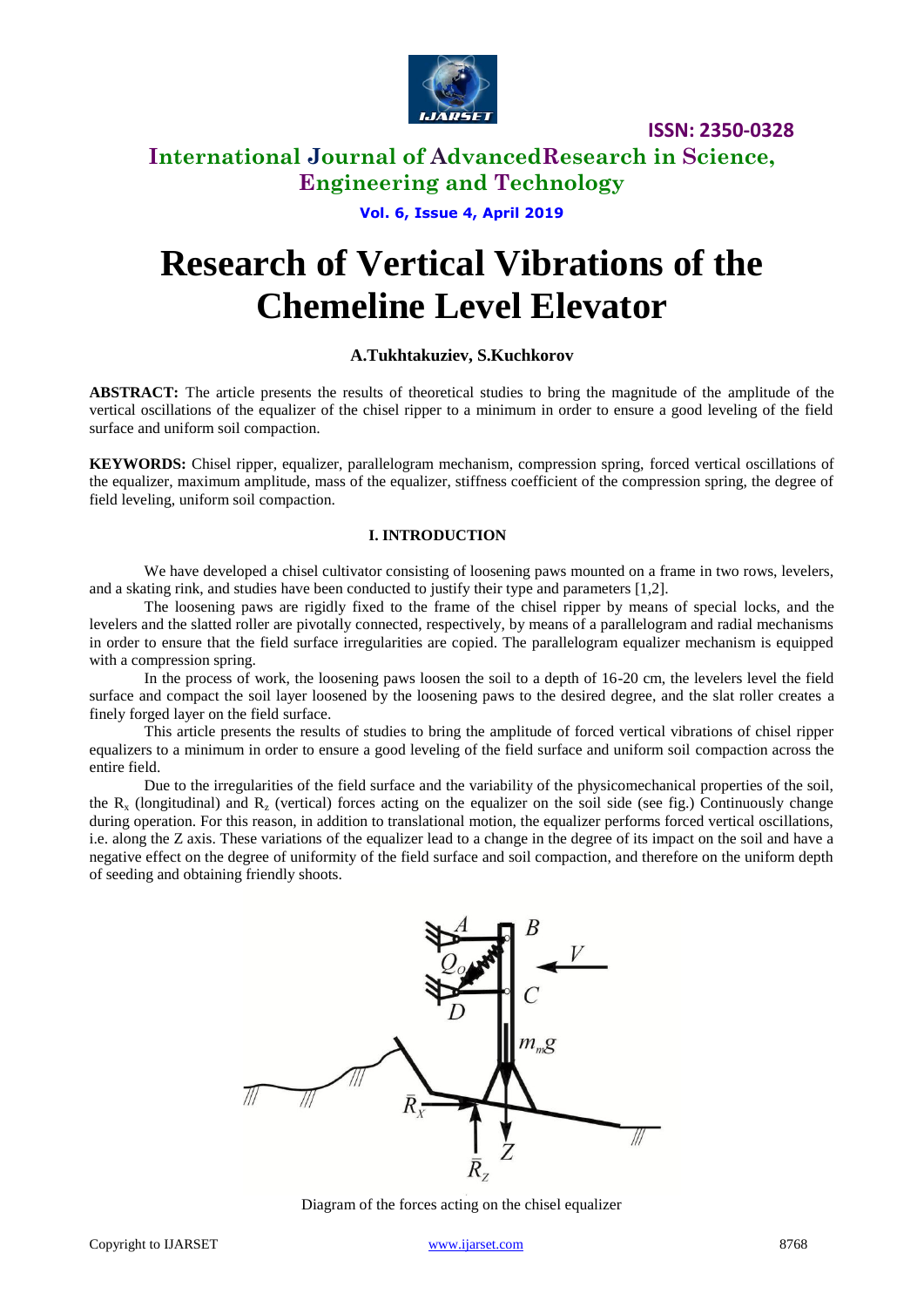

**ISSN: 2350-0328**

# **International Journal of AdvancedResearch in Science, Engineering and Technology**

### **Vol. 6, Issue 4, April 2019**

The degree of influence of the forced vertical oscillations of the equalizer on the degree of alignment of the field surface and soil compaction mainly depends on the magnitude of the amplitude of the forced oscillations of the equalizer: the smaller the amplitude of the forced vertical oscillations of the equalizer, the less their influence on its performance. Consequently, in order for the equalizer to provide a good leveling of the field surface and the required soil compaction, the amplitude of the forced vertical oscillations of the equalizer should be as minimal as possible. To solve this problem, we compose and solve the differential equation of forced vertical oscillations of the equalizer. We assume that the unit moves in a straight line and at a constant speed, the friction forces in the hinges of the parallelogram mechanism do not have a significant effect on the vertical oscillations of the equalizer, in the equilibrium position of the equalizer, the longitudinal thrusts of the parallelogram mechanism (in the drawing of thrust AB and DC) occupy a horizontal position and in the process of work they deviate from this position by a small angle, their mass is small compared to the mass of the equalizer, and it can be neglected in the calculations.

Taking into account the assumptions made and according to the scheme in the figure, the differential equation of forced vertical oscillations of the equalizer has the following form

mpared to the mass of the equalizer, and it can be neglected in the calculations.  
Taking into account the assumptions made and according to the scheme in the figure, the differential equation  
d vertical oscillations of the equalizer has the following form  

$$
m_e \ddot{Z} + Sb_n \dot{Z} + \left( SC_n + C_n \frac{d}{\sqrt{l_n^2 + d^2}} \right) Z = \Delta R_x(t)tg\varphi_s + \Delta R_z(t),
$$
(1)

where  $m_e$  -is the mass of the equalizer, kg;

 $S<sub>1</sub>$  is the area of the reference plane of the equalizer, m<sup>2</sup>;

 $b_n$  - coefficient of soil resistance, referred to unit

the area of the reference plane of the equalizer, N⋅s/m<sup>3</sup>;

*Cn*- is the coefficient of soil stiffness per unit area.

the reference plane of the equalizer,  $N/m^3$ ;

 $C_{\mu}$  - the stiffness coefficient of the pressure spring parallelogram

equalizer mechanism, N / m;

- *d* is the vertical distance between mobile or fixed hinges parallelogram equalizer mechanism, m;
- *l*  length of the longitudinal parallelogram mechanism equalizer, m;

 $\Delta R_x(t)$ ,  $\Delta R_z(t)$  - the variable components of the forces  $R_x$  and  $R_z$ , H;

 $\varphi$ <sub>e</sub> - the angle of inclination to the horizon of the longitudinal strings of the parallelogram equalizer mechanism at a position deviated from the equilibrium degree.

Solving (1) from the condition that the variable forces  $\Delta R_r(t)$  and  $\Delta R_z(t)$  change according to a harmonic law, we get [3]

$$
Z(t) = \frac{1}{m_e} \sum_{n=1}^{n_1} \frac{(\Delta R_x^n t g \varphi_\varepsilon + \Delta R_z^n) \cos(n\omega t - \delta_n)}{\sqrt{\left[\frac{C_n S \sqrt{l^2 + d^2} + C_n d}{m_e \sqrt{l^2 + d^2}} - (n\omega)^2\right]^2 + \left(\frac{b_n S}{m_e}\right)^2 (n\omega)^2}},
$$
(2)

where  $\Delta R_x^n$ ,  $\Delta R_z^n$  - amplitudes of the corresponding harmonics, H;

 $n = 1, 2, \dots, n_l$  is the harmonic number  $(n_l$ -is the number of the last harmonics);

 $\omega$  - is the circular frequency of change of disturbing forces,  $s^{-1}$ ;

t - time, *s*;

$$
\delta_{\rm n} = \arctg \frac{b_{\rm n} S(n\omega) \sqrt{l^2 + d^2}}{(C_{\rm n} S \sqrt{l^2 + d^2} + C_{\rm n} d) - (n\omega)^2 m_{\rm s} \sqrt{l^2 + d^2}}.
$$